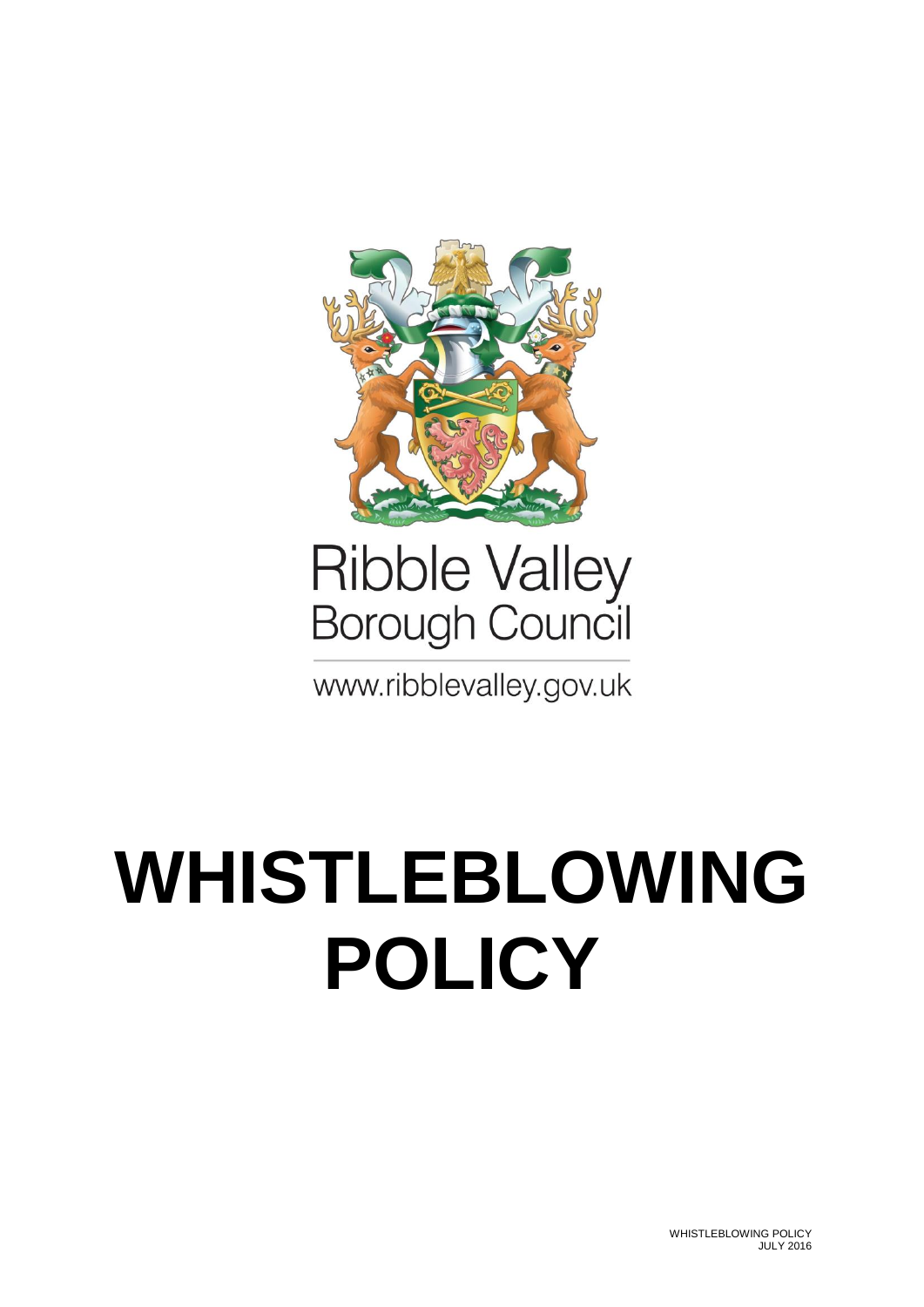## **WHISTLEBLOWING POLICY**

### 1 PREAMBLE

- 1.1 Employees are often the first to realise that there may be something seriously wrong within the Council. However, they may not express their concerns because they feel that speaking up would be disloyal to their colleagues or to the Council. They may also fear harassment or victimisation. In these circumstances, it may be easier to ignore the concern rather than report what may just be a suspicion of malpractice.
- 1.2 The Council is committed to the highest possible standards of openness, probity and accountability. In line with that commitment we encourage employees and others with serious concerns about any aspect of the Council's work to come forward and voice those concerns. It is recognised that certain cases will have to proceed on a confidential basis. This policy document makes it clear that staff can do so without fear of reprisals. This whistleblowing policy is intended to encourage and enable staff to raise serious concerns within the Council rather than overlooking a problem or blowing the whistle outside.
- 1.3 This policy has been discussed with the relevant trade unions and professional organisations and has their support.
- 2 AIMS AND SCOPE OF THIS POLICY
- 2.1 This policy aims to:
	- provide avenues for you to raise concerns and receive feedback on any action taken;
	- allow you to take the matter further if you are dissatisfied with the Council's response; and
	- reassure you that you will be protected from reprisals or victimisation for whistleblowing in good faith.
- 2.2 There are existing procedures in place to enable you to lodge a grievance relating to your own employment. This whistleblowing policy is intended to cover concerns that fall outside the scope of other procedures:

That concern may be about something that:

- is unlawful; or
- is against the Council's Standing Orders or policies; or
- falls below established standards or practice; or
- amounts to improper conduct, including any concerns over the behaviour/conduct of Councillors, staff or volunteers in relation to the safeguarding of children and vulnerable adults.<sup>1</sup>
- 3 SAFEGUARDS

-

3.1 Harassment or victimisation

 $1$  See the Council's Safeguarding Children and Adults Good Practice Guide for further details.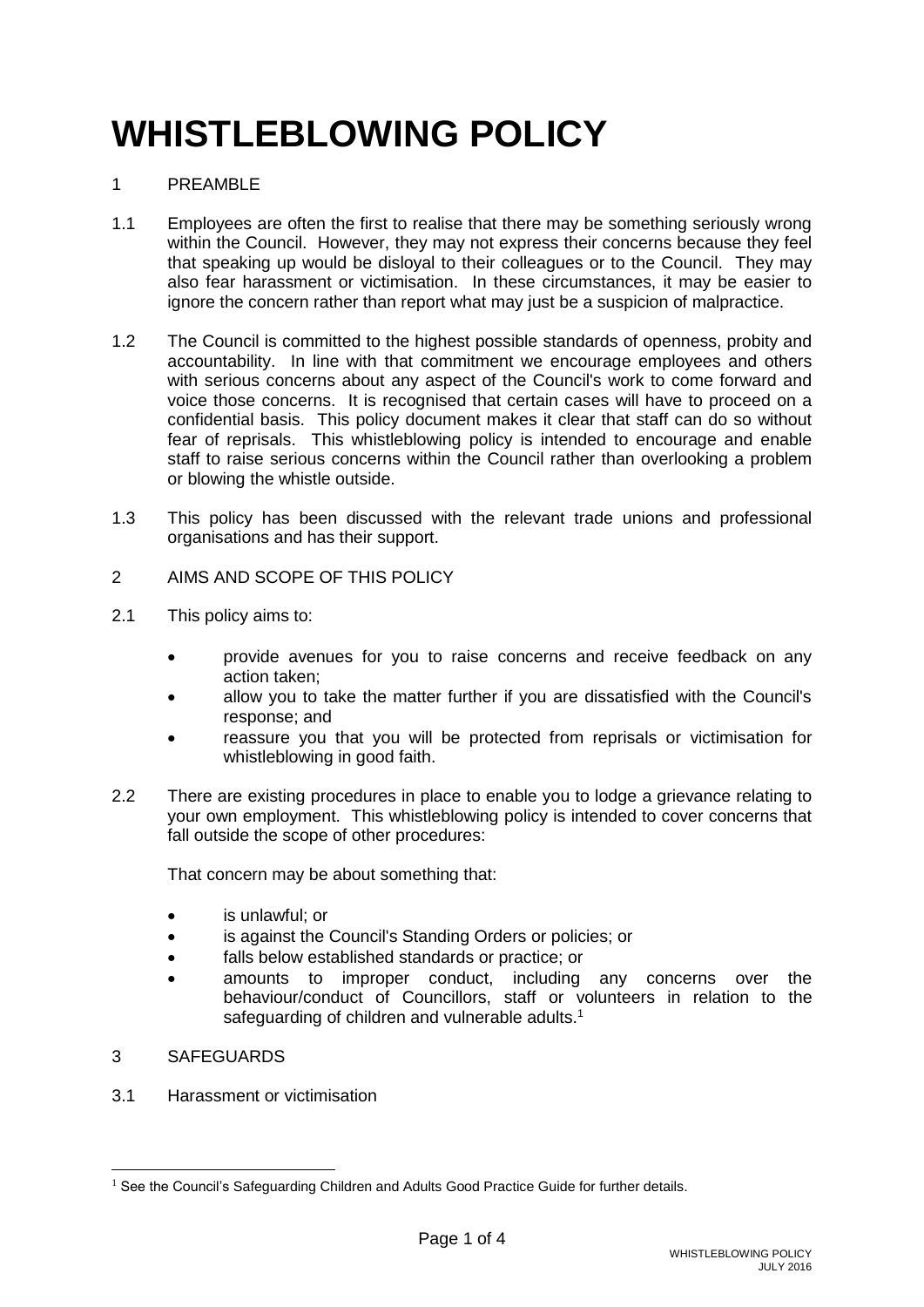The Council recognises that the decision to report a concern can be a difficult one to make, not least because of the fear of reprisal from those responsible for the malpractice. The Council will not tolerate harassment or victimisation and will take action to protect you when you raise a concern in good faith.

- 3.2 This does not mean that if you are already the subject of disciplinary or redundancy procedures, that those procedures will be halted as a result of your whistleblowing.
- 3.3 Confidentiality

The Council will do its best to protect your identity when you raise a concern and do not want your name to be disclosed. It must be appreciated that the investigation process may reveal the source of the information and a statement by you may be required as part of the evidence.

3.4 Anonymous Allegations

This policy encourages you to put your name to your allegation. Concerns expressed anonymously are much less powerful, but they will be considered at the discretion of the Council.

- 3.5 In exercising the discretion, the factors to be taken into account would include the:
	- seriousness of the issues raised;
	- credibility of the concern; and
	- likelihood of confirming the allegation from attributable sources.
- 3.6 Untrue Allegations

If you make an allegation in good faith, but it is not confirmed by the investigation, no action will be taken against you. If however you make malicious or vexatious allegations, disciplinary action may be taken against you and you may also leave yourself open to an action for defamation.

- 4 HOW TO RAISE A CONCERN
- 4.1 As a first step, you should normally raise concerns with your immediate manager or their superior. This depends, however, on the seriousness and sensitivity of the issues involved and who is thought to be involved in the malpractice. For example, if you believe that management is involved, you should approach the Chief Executive or any Director or a member of the internal audit section.
- 4.2 Concerns are better raised in writing. You are invited to set out the background and history of the concern, giving names, dates and places where possible and the reason why you are particularly concerned about the situation. If you do not feel able to put your concern in writing, you can telephone or meet the appropriate officer.
- 4.3 The earlier you express the concern, the easier it is to take action.
- 4.4 Although you are not expected to prove the truth of an allegation, you will need to demonstrate to the person contacted that there are sufficient grounds for your concern.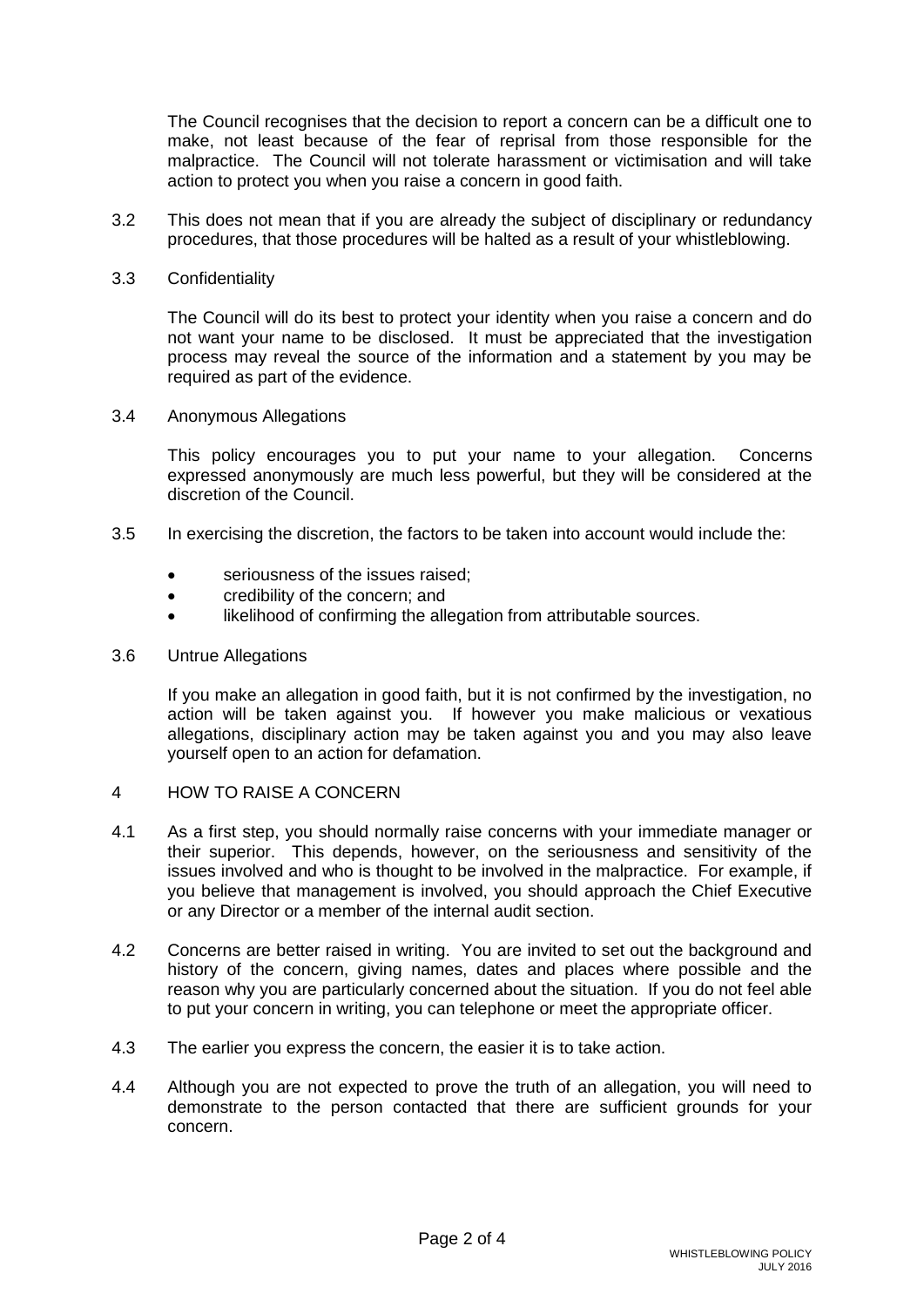- 4.5 Advice and guidance on how matters of concern may be pursued can be obtained from:
	- **Chief Executive**
	- Director of Community Services
	- Director of Resources
	- Principal Auditor
	- Chairman of Accounts and Audit Committee
- 4.6 You may invite your trade union or professional association to raise a matter on your behalf.
- 5 HOW THE COUNCIL WILL RESPOND
- 5.1 The action taken by the Council will depend on the nature of the concern. The matters raised may:
	- be investigated internally:
	- be referred to the Police;
	- be referred to the external Auditor;
	- form the subject of an independent inquiry.
- 5.2 In order to protect individuals and the Council, initial enquiries will be made to decide whether an investigation is appropriate and, if so, what form it should take. Concerns or allegations which fall within the scope of specific procedure (for example, child protection or discrimination issues) will normally be referred for consideration under those procedures.
- 5.3 Some concerns may be resolved by agreed action without the need for investigation.
- 5.4 Within ten working days of a concern being received, the Council will write to you:
	- acknowledging that the concern has been received;
	- $\bullet$  indicating how it proposes to deal with the matter:
	- giving an estimate of how long it will take to provide a final response;
	- telling you whether any initial enquiries have been made; and
	- telling you whether further investigations will take place, and if not, why not.
- 5.5 The amount of contact between the officers considering the issues and will depend on the nature of the matters raised, the potential difficulties involved and the clarity of the information provided. If necessary, further information will be sought from you.
- 5.6 When any meeting is arranged, you have the right, if you so wish, to be accompanied by a union or professional association, representative or a friend who is not involved in the area of work to which the concern relates.
- 5.7 The Council will take steps to minimise any difficulties which you may experience as a result of raising a concern. For instance, if you are required to give evidence in criminal or disciplinary proceedings, the Council will advise you about the procedure.
- 5.8 The Council accepts that you need to be assured that the matter has been properly addressed. Thus, subject to legal constraints, you will receive information about the outcomes of any investigations.